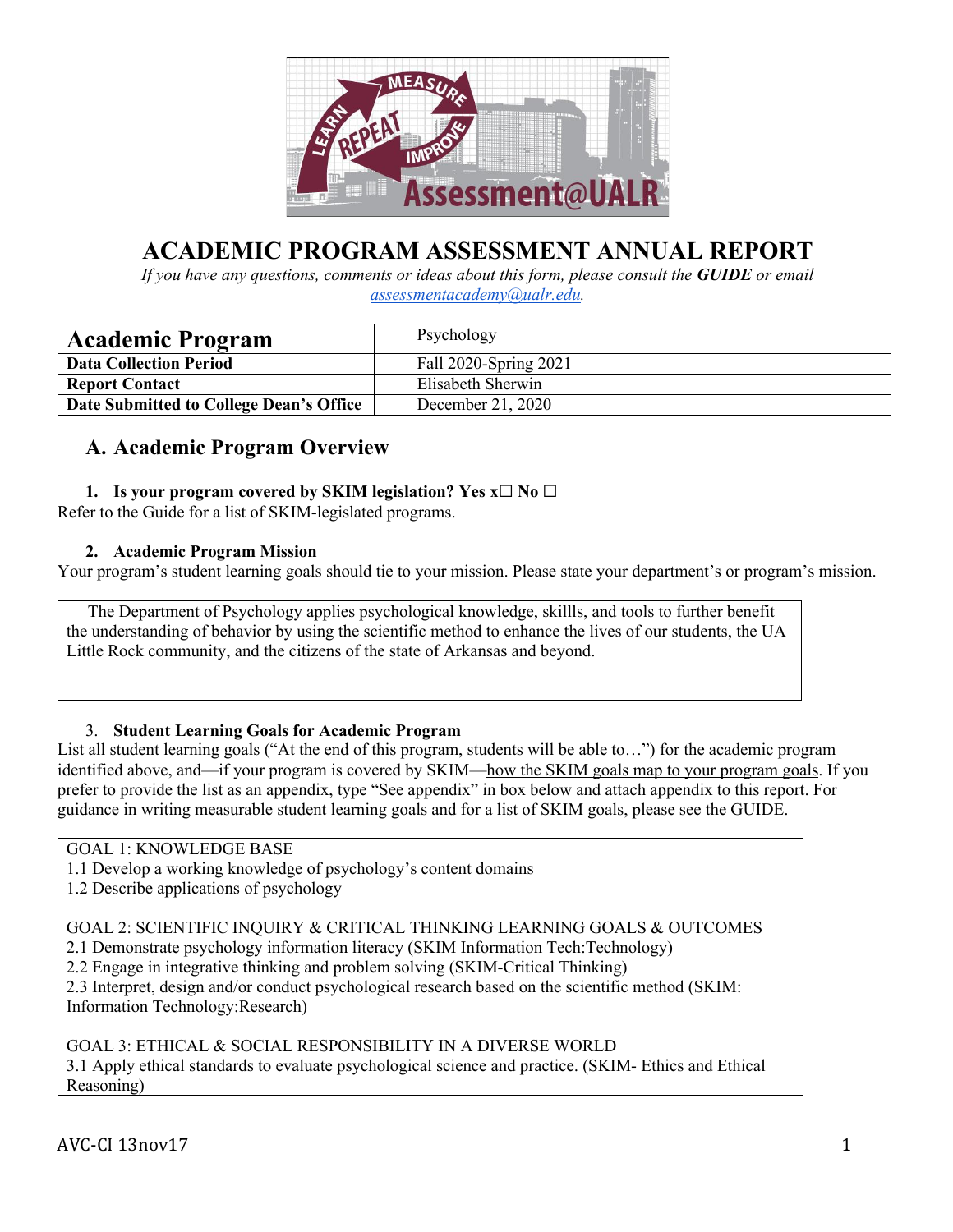3.2 Incorporate sociocultural factors in scientific inquiry addressing issues at local, national, and global levels.

GOAL 4: COMMUNICATION GOAL

4.1 Demonstrate effective writing for different purposes (SKIM-Communication)

4.2 Exhibit effective presentation skills for different purposes (SKIM-Communication)

5: PROFESSIONAL DEVELOPMENT

5.1 Apply psychological content and skills to career goals

## **B. Reflecting on Last Year's Improvement Plans and Communication**

### **1. Continuous Improvement Initiatives Based on Results from Last Year's Report**

Describe actions taken based on results from your last assessment report (For example, what aspects of the curriculum were revised, developed, or maintained? Did you adjust assessment methods, change learning objectives or revise target achievement levels? If you received feedback from your college assessment committee, how did you incorporate it?

The program has been in a continuous improvement cycle for the past 4 years. This included revamping our Statistics course in response to concerns over students' lack mastery of essential statistical concepts and exhibition of a weak skill set in managing data. The new Statistics course includes a lab that requires data management as well as a mandatory portal to increase interaction and practice. Our Capstone was created to address concerns over the failure of our previous "final course" to include a culminating academic experience and to provide preparation for life-after-graduation. Both these courses were introduced two years ago (Fall 2019). In Spring 2020 the department adopted Academic Writer as a tool to improve the quality of student writing and adherence to APA Style. The tool also includes modules required in all courses on the mechanics of style, bias-free language, and ethics of research. Finally, in Fall 2020 the department introduced required writing assignments in all its courses – again in response to the issues identified in Capstone.

COVID and other logistical challenges have disrupted the formal assessment cycle. We are working on streamlining our current efforts.

2. **Involvement/Communication with Program Stakeholders Based on Results from Last Year's Report** All program assessment reports are posted on college websites. Beyond posting, did you communicate your results with your program's stakeholders? If so, how, and what feedback did you receive (if any)? (The Guide includes more information on communicating assessment results and involving stakeholders in assessment analysis and results.)

In the summer of 2019, the department instituted concerted efforts to reach out and identify external stakeholders. Matters were disrupted by the loss of an administrative assistant and then COVID. This meant that communication of assessment efforts has been inconsistent. With the increased stability in the program, we anticipate a more effective communication plan.

## **C. Current Year's Assessment Report**

### **1. Student Learning Goal(s) Assessed for This Report**

List which specific goals are assessed in this report. If these map to the SKIM goals, please indicate which ones (Refer to the Guide for a list of SKIM goals).

GOAL 4: COMMUNICATION GOAL

4.1 Demonstrate effective writing for different purposes (SKIM-Communication)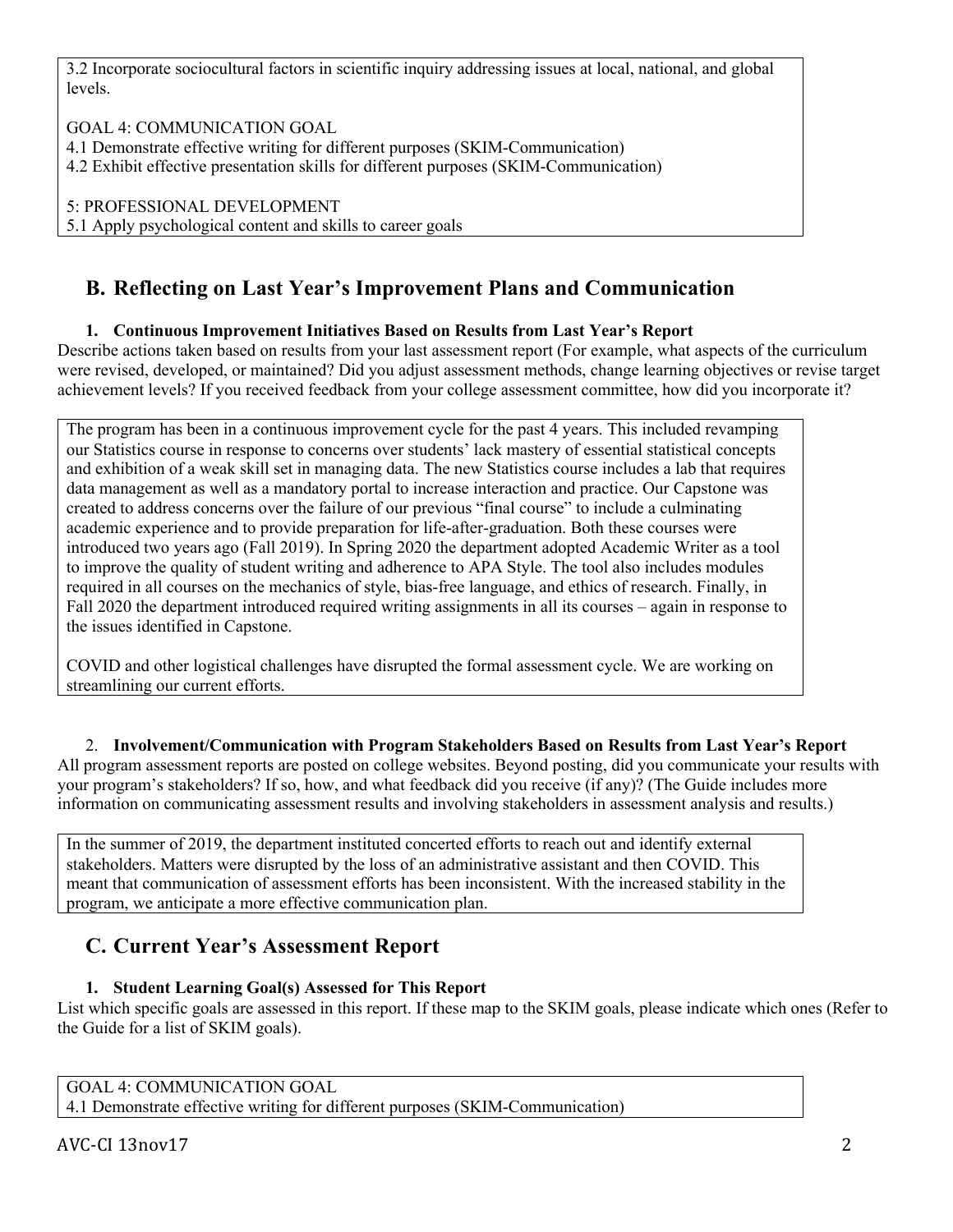GOAL 2: SCIENTIFIC INQUIRY & CRITICAL THINKING LEARNING GOALS & OUTCOMES 2.2 Engage in integrative thinking and problem-solving (SKIM-Critical Thinking

### **2. Assessment Methods and Results for Student Learning Goals Assessed This Year**

Identify and briefly describe method or methods used for each learning goal assessed and identify the location where the data are stored. Identify the target achievement level for each learning outcome and describe the assessment results. See list of common assessment methods in the Guide for reference.

| <b>Student Learning Goal:</b>                                            |                                                                                                                                                                                                                                                                                                                                                                                                                                                                                                                            |  |  |  |
|--------------------------------------------------------------------------|----------------------------------------------------------------------------------------------------------------------------------------------------------------------------------------------------------------------------------------------------------------------------------------------------------------------------------------------------------------------------------------------------------------------------------------------------------------------------------------------------------------------------|--|--|--|
| GOAL 2: SCIENTIFIC INQUIRY & CRITICAL THINKING LEARNING GOALS & OUTCOMES |                                                                                                                                                                                                                                                                                                                                                                                                                                                                                                                            |  |  |  |
|                                                                          | 2.2 Engage in integrative thinking and problem solving (SKIM-Critical Thinking)                                                                                                                                                                                                                                                                                                                                                                                                                                            |  |  |  |
|                                                                          | If this goal maps to SKIM, indicate which SKIM goal: Critical Thinking                                                                                                                                                                                                                                                                                                                                                                                                                                                     |  |  |  |
|                                                                          |                                                                                                                                                                                                                                                                                                                                                                                                                                                                                                                            |  |  |  |
| <b>Methods</b>                                                           | The Critical Thinking Test and the Thinking about Texts Survey were given to<br>students in the capstone course. The Critical Thinking Test was composed of<br>ten multiple-choice questions from the GMAT (Graduate Management<br>Admissions Test) Critical Reasoning measure. These questions are designed to<br>measure the reasoning skills used to construct evaluate arguments, and<br>formulate plans of action. Permission was given by GMAT to use the<br>questions. Data was collected in Fall 20 and Spring 21. |  |  |  |
|                                                                          | Another measure of critical thinking was based on the student final assignment,<br>a research report, for Research Methods in Fall 21 and Summer 21. An<br>additional measure of critical thinking came from a paper assignment in<br>Developmental Psychology in Spring 21 and Summer 21. In both courses<br>student writing was evaluated for the presence of critical thinking.                                                                                                                                         |  |  |  |
|                                                                          | This selection of courses represents different levels: sophomore/junior level,<br>junior/senior level, and senior level                                                                                                                                                                                                                                                                                                                                                                                                    |  |  |  |
| <b>Data Repository</b>                                                   | Google Drive                                                                                                                                                                                                                                                                                                                                                                                                                                                                                                               |  |  |  |
| Target Achievement /                                                     |                                                                                                                                                                                                                                                                                                                                                                                                                                                                                                                            |  |  |  |
| <b>Benchmark</b>                                                         | 3 on a 0 to 4 scale                                                                                                                                                                                                                                                                                                                                                                                                                                                                                                        |  |  |  |
| <b>Results</b>                                                           | A. Performance on the Critical Thinking Instrument (multiple-choice<br>instrument, 10 questions provided by GMAT, given to senior capstone<br>students)                                                                                                                                                                                                                                                                                                                                                                    |  |  |  |
|                                                                          | $N=72$ This sample includes students from Fall 20 and Spring 21.                                                                                                                                                                                                                                                                                                                                                                                                                                                           |  |  |  |
|                                                                          | On 8 of the 10 questions, 50% or more of the students missed the question. The<br>mean on the test was 4.28, with a standard deviation of 2.32. This is similar to<br>the results collected in 2018-19.                                                                                                                                                                                                                                                                                                                    |  |  |  |
|                                                                          | B. We used the data from the Thinking about Texts Survey as an indication of<br>whether students' reading skills were a possible mediator of their critical<br>thinking performance. This test was also given to senior capstone students                                                                                                                                                                                                                                                                                  |  |  |  |
|                                                                          | $N=74$ This sample includes students from Fall 20 and Spring 21.                                                                                                                                                                                                                                                                                                                                                                                                                                                           |  |  |  |
|                                                                          | On 1 the 11 questions, 50 % or more of the students missed the question. The<br>mean on the survey was 8.14 and the standard deviation was 1.96.<br>The strong performance on the reading measure (Thinking about Texts)<br>suggests that reading, as measured by this instrument, was not the primary<br>reason for the low scores on the Critical Thinking Test.                                                                                                                                                         |  |  |  |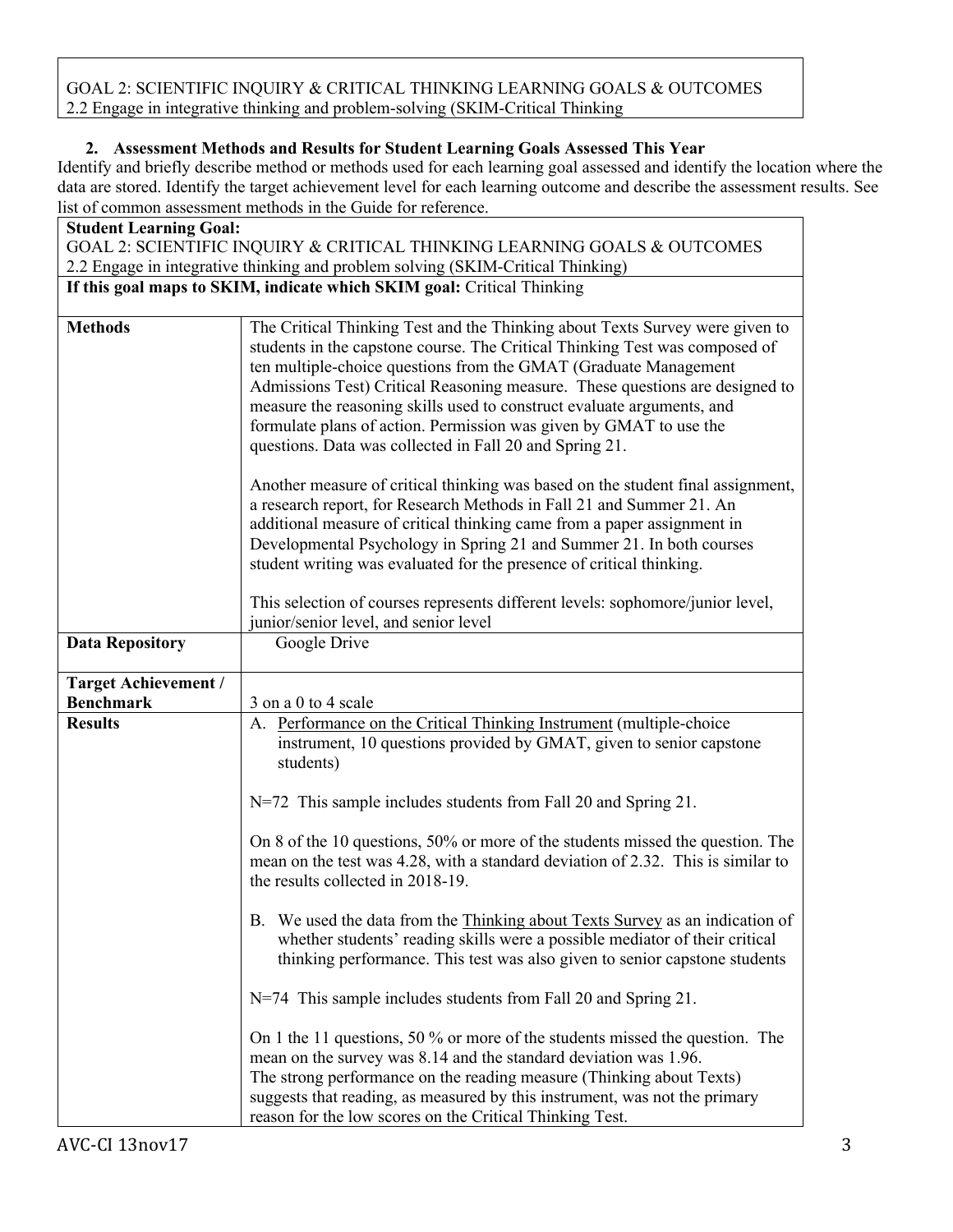| C. Performance on the final project in Research Methods                                                                                                                                                                                                                                                                                                                                                                                                                                                                                                                                             |
|-----------------------------------------------------------------------------------------------------------------------------------------------------------------------------------------------------------------------------------------------------------------------------------------------------------------------------------------------------------------------------------------------------------------------------------------------------------------------------------------------------------------------------------------------------------------------------------------------------|
| N=26 This sample includes students from Fall 20 and Spring 21.                                                                                                                                                                                                                                                                                                                                                                                                                                                                                                                                      |
| On a 0 to 4 scale, with 4 representing advanced and 0 representing ungradable:<br>42% of students scored at the proficient level or above on the 4 applicable<br>rubric elements, 47% were below expectations, and 11% were ungradable.                                                                                                                                                                                                                                                                                                                                                             |
| D. Performance on the paper in Developmental Psychology                                                                                                                                                                                                                                                                                                                                                                                                                                                                                                                                             |
| N=52 This sample includes students from Fall 20 and Spring 21.                                                                                                                                                                                                                                                                                                                                                                                                                                                                                                                                      |
| On a 0 to 4 scale, with 4 representing advanced and 0 representing ungradable:<br>34% of students scored at the proficient level or above on the 4 applicable<br>rubric elements, 64% were below expectations, and 3% were ungradable.                                                                                                                                                                                                                                                                                                                                                              |
| <b>Conclusions</b><br>We set our benchmark at 3. At both mid-major, and end of major many<br>students scored below the benchmark. Student performance on the multiple-<br>choice measure of critical thinking provides converging evidence for the data<br>collected in our courses. Critical thinking is an area for further work. We<br>anticipate that progress will be slow due to the nature of the skill. The<br>department has started requiring more writing assignments. The requirement<br>that students use Academic Writer provides another avenue of training in<br>critical thinking. |
| It should be noted that the majority of our courses, including Developmental<br>Psychology, include nonmajors. Often our majors are in the minority. Due to<br>the complexity of recording keeping for only majors, our assessments of<br>students in most of our courses will include everyone.                                                                                                                                                                                                                                                                                                    |

| <b>Student Learning Goal: GOAL 4: COMMUNICATION GOAL</b>                      |                                                                                                                                                                                                                                                                                                                                                                                                            |  |  |  |
|-------------------------------------------------------------------------------|------------------------------------------------------------------------------------------------------------------------------------------------------------------------------------------------------------------------------------------------------------------------------------------------------------------------------------------------------------------------------------------------------------|--|--|--|
| 4.1 Demonstrate effective writing for different purposes (SKIM-Communication) |                                                                                                                                                                                                                                                                                                                                                                                                            |  |  |  |
| If this goal maps to SKIM, indicate which SKIM goal: Communication            |                                                                                                                                                                                                                                                                                                                                                                                                            |  |  |  |
|                                                                               |                                                                                                                                                                                                                                                                                                                                                                                                            |  |  |  |
| <b>Methods</b>                                                                | The Capstone research paper was employed as a measure of communication, a                                                                                                                                                                                                                                                                                                                                  |  |  |  |
|                                                                               | demonstration of effective writing for different purposes.                                                                                                                                                                                                                                                                                                                                                 |  |  |  |
| <b>Data Repository</b>                                                        | The paper requires students to read 6 assigned articles and summarize them in<br>a literature review format. This is a central assignment in the course. To<br>scaffold the assignment, students are required to use Academic Writer (AW)<br>which provides templates for different types of writing assignments, guided to<br>an American Psychological Association (APA).<br>Google Drive and BlackBoard |  |  |  |
|                                                                               |                                                                                                                                                                                                                                                                                                                                                                                                            |  |  |  |
| <b>Target Achievement /</b>                                                   |                                                                                                                                                                                                                                                                                                                                                                                                            |  |  |  |
| <b>Benchmark</b>                                                              | 3 on a 0 to 4 scale                                                                                                                                                                                                                                                                                                                                                                                        |  |  |  |
| <b>Results</b>                                                                | Each essay was assessed with a rubric. Two of categories (with 4 levels of                                                                                                                                                                                                                                                                                                                                 |  |  |  |
|                                                                               | performance: Excellent, Good, Unsatisfactory, Not Present/Ungradeable) were                                                                                                                                                                                                                                                                                                                                |  |  |  |
|                                                                               | chosen for the purpose of this assessment:                                                                                                                                                                                                                                                                                                                                                                 |  |  |  |
|                                                                               | Ideas (Accuracy and logical flow of idea/content): The papers assessed<br>1.                                                                                                                                                                                                                                                                                                                               |  |  |  |
|                                                                               | the writer's ability to focus on the topic, integrate the literature, rather                                                                                                                                                                                                                                                                                                                               |  |  |  |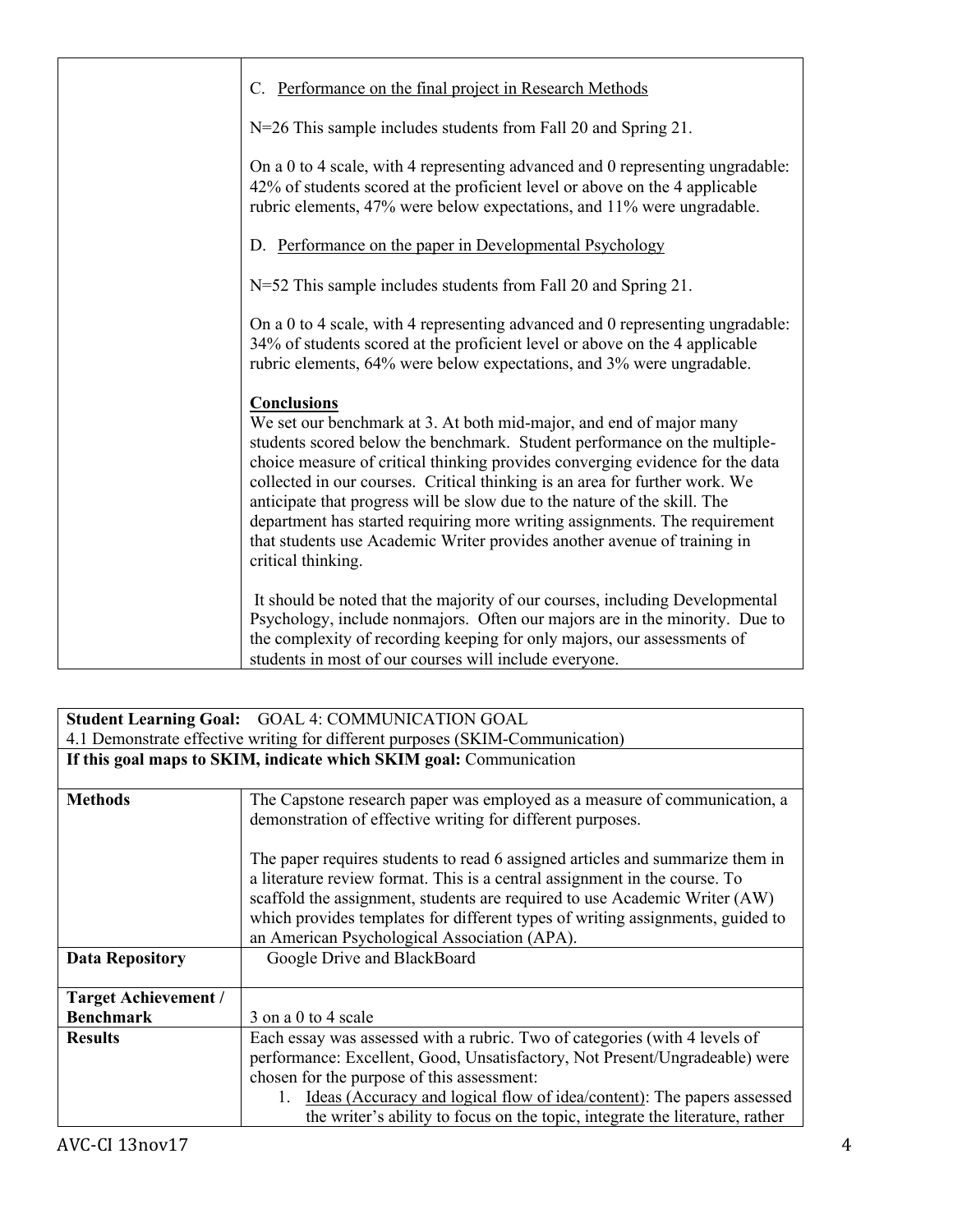| than summarize each article separately. The writing was evaluated on<br>the logical development of arguments based on details from theory and<br>literature, employing the relevant literature to support the argument.<br>$N=19$ This sample includes students from Fall 2020 (the third semester we<br>employed Academic Writer).                                                                                                                                                                                                    |
|----------------------------------------------------------------------------------------------------------------------------------------------------------------------------------------------------------------------------------------------------------------------------------------------------------------------------------------------------------------------------------------------------------------------------------------------------------------------------------------------------------------------------------------|
| On a 0 to 4 scale with 4 representing advanced/excellent quality of writing and<br>integration of ideas and 0 representing ungradable/not present:<br>36.9% of students scored at the excellent-proficient level or above on the 4<br>applicable rubric elements, 36.8% were below expectations/needing<br>improvement, and 26.3% were unsatisfactory and ungradable.                                                                                                                                                                  |
| 2. APA format: Employing APA style mechanics and format is a<br>hallmark of education in Psychology. Not only is the style employed<br>by other disciplines, but it is also part of the language of Psychology<br>along with Statistics, Research Methods (i.e. the Scientific Method.) In<br>Fall 2020 the department adopted the tool requiring it in every course<br>and assigning a core of standard modules to be completed in each<br>course (that is, completion in one course did not satisfy the<br>requirements of another.) |
| $N=19$ This sample includes students from Fall 2020 (the third semester we<br>employed Academic Writer).                                                                                                                                                                                                                                                                                                                                                                                                                               |
| On a 0 to 4 scale with 4 representing advanced/excellent application of APA<br>formatting and 0 representing ungradable/not present:<br>42.1% of students scored at the excellent-proficient level or above on the 4<br>applicable rubric elements, 31.6% were below expectations/needing<br>improvement, and 26.3% were unsatisfactory and ungradable.                                                                                                                                                                                |

### **3. Action Plan Based on Assessment Results for This Year's Report**

Describe conclusions drawn from assessment results and any plans for improvement. For example, what aspects of the curriculum will be revised, developed, or maintained? Will assessment methods be adjusted? Will learning objectives or benchmarks be revised?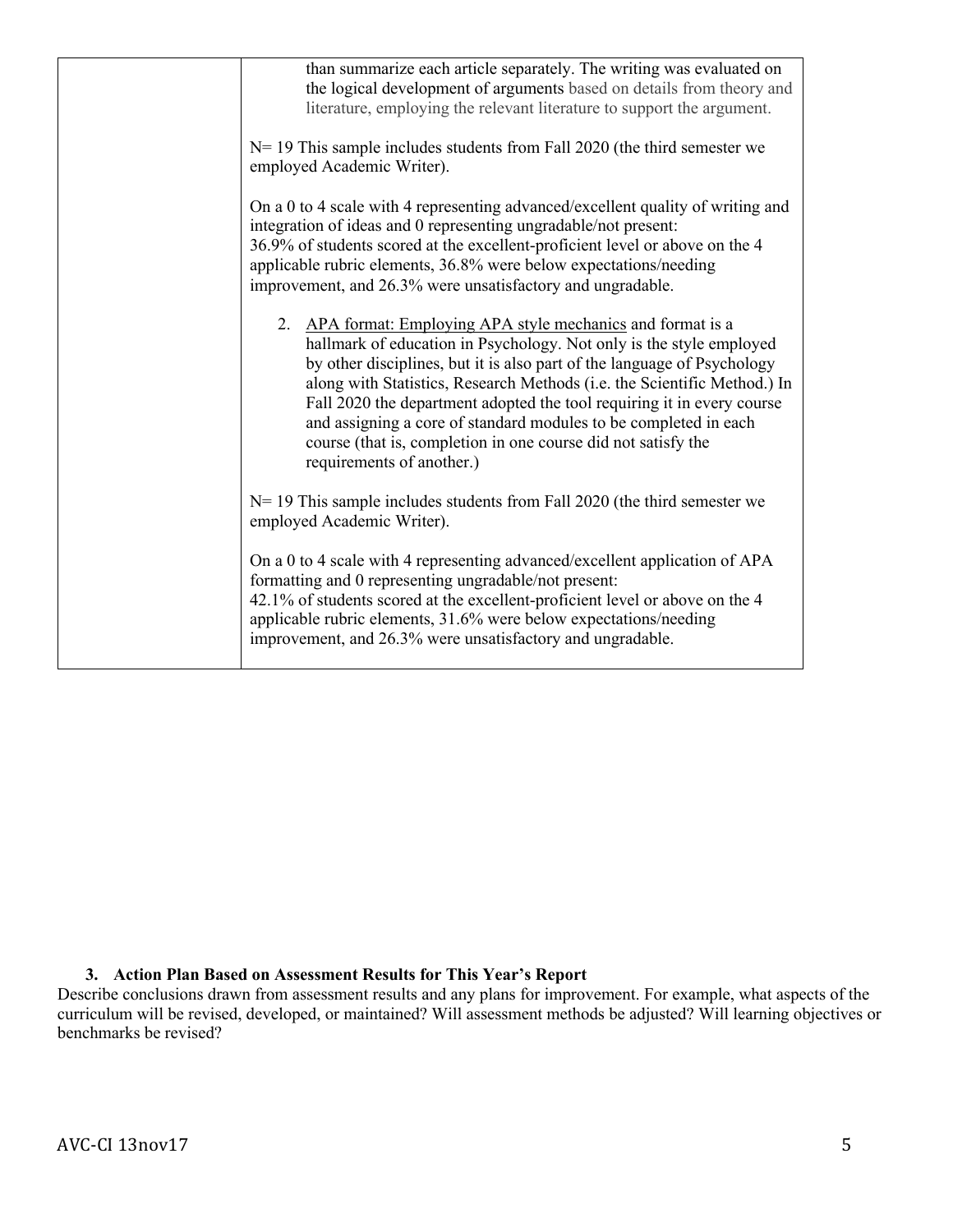Reviewing the results of the two student learning goals: Critical Thinking and Communication it is clear that the department faces two challenges: (1) Student performance is not meeting the desired benchmarks and (2) The population assessed mixes majors and non-majors. Critical thinking and writing were recently embedded in all courses. The adoption of universal writing assignments suggests that, in the future, majors should perform better. The writing exercises are expected to improve critical thinking through analysis of the literature as well as the writing skill (communication.) Data that will be collected in Spring 2022 should reflect: (1) a more unified articulated expectation for the writing exercise across all courses: Reading of original articles, with the number of articles and level of analysis increasing as the level of the course increases. (2) Furthermore, data may include the notation of the artifact as generated by a major vs non-major. (3) The department will discuss the utility of creating a standardized rubric to assess these artifacts that, in addition, may be employed by the faculty for grading. There is no expectation that the benchmarks will be modified as they are pedagogically sound.

### **4. Communication to Stakeholders**

All program assessment reports are posted on college websites. Beyond posting, will you communicate or have you communicated your results with your program's stakeholders? If so, how, and what feedback did you receive (if any)? (The Guide includes more information on communicating assessment results and involving stakeholders in assessment analysis and results.)

In anticipation of a more robust assessment process, the next report will be posted on the department website. Under consideration is the dissemination of the information to all majors. Employing university email, a concise narrative outlining the purpose, method, conclusion and future goals of the assessment effort may be employed. This same narrative may then be shared with others that may be identified as stakeholders.

### **5. Faculty Involvement**

For the assessment roles and activities listed below, indicate what percentage of the program's faculty members were involved. (This information is requested for reporting to HLC and will not be used for purposes of evaluating faculty workload.)

| <b>Creating assessment plan</b>        | 90%  |
|----------------------------------------|------|
| <b>Learning activity design</b>        | 80%  |
| Rubric design                          | 30%  |
| <b>Rubric norming</b>                  | 30%  |
| <b>Evaluating learning activities</b>  | 50%  |
| Analyzing data                         | 30%  |
| Developing improvement plans           | 100% |
| <b>Communication with stakeholders</b> | n/a  |
| Other (please describe below)          |      |

### **6. Future Professional Development**

Are there any areas of assessment, continuous improvement and/or communication with stakeholders in which you would like to have professional development in the coming year?